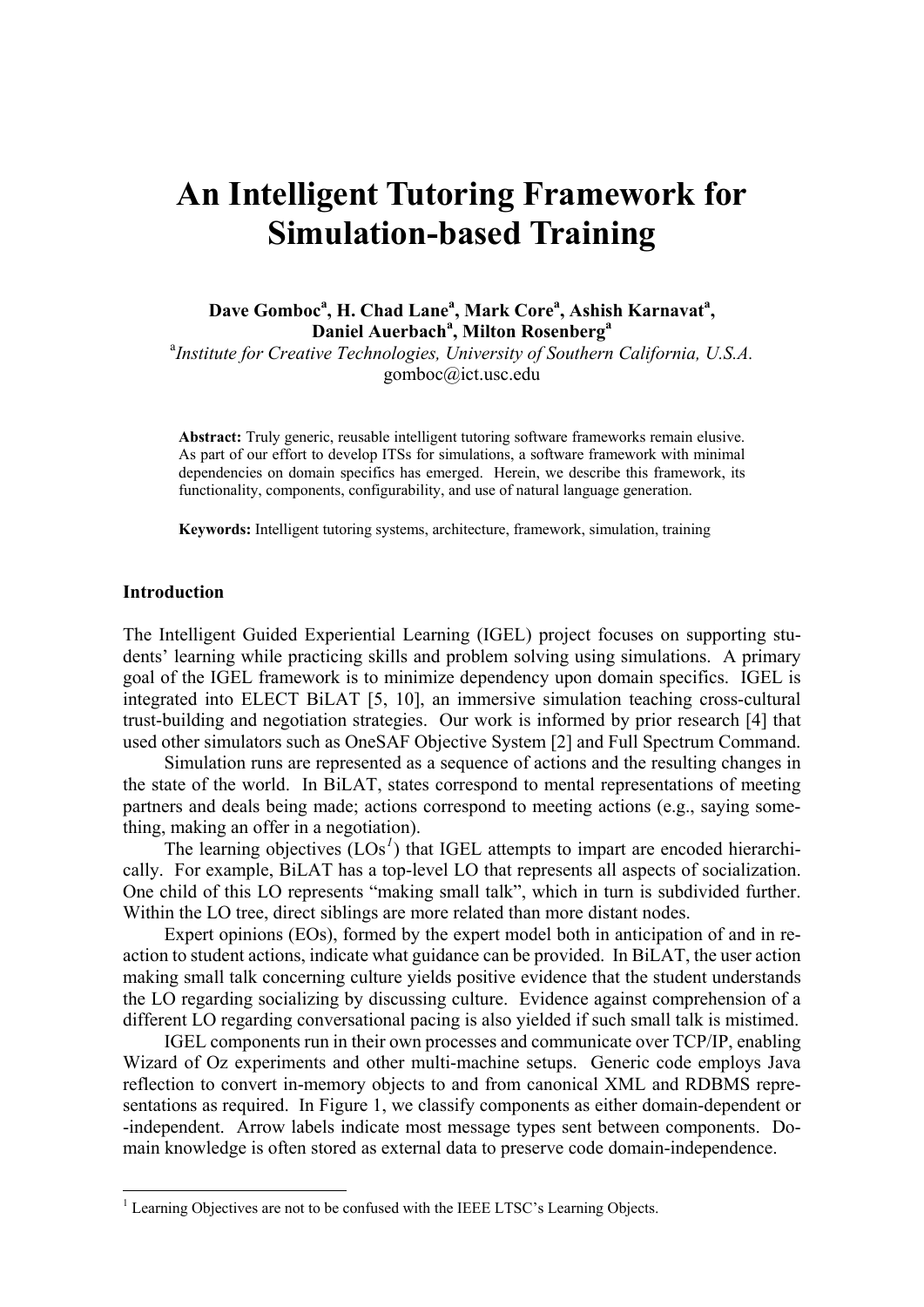

Figure 1: IGEL System Architecture

# **1. Domain-dependent framework components**

# *1.1 Expert Model*

The expert model performs domain-dependent reasoning on behalf of the tutoring system. Its two major roles are as *critic* and *problem solver*: assessing student actions at a state, and recommending actions to perform given a state. Both of these procedures create expert opinions that are recorded in our database for our coach and tutor to make use of.

Integrating the expert model with, or even within, the simulator is desirable to ensure the fidelity of the expert model to the simulation, but requires tight collaboration between the simulation and ITS builders. Organizational and geographical disparity, differences in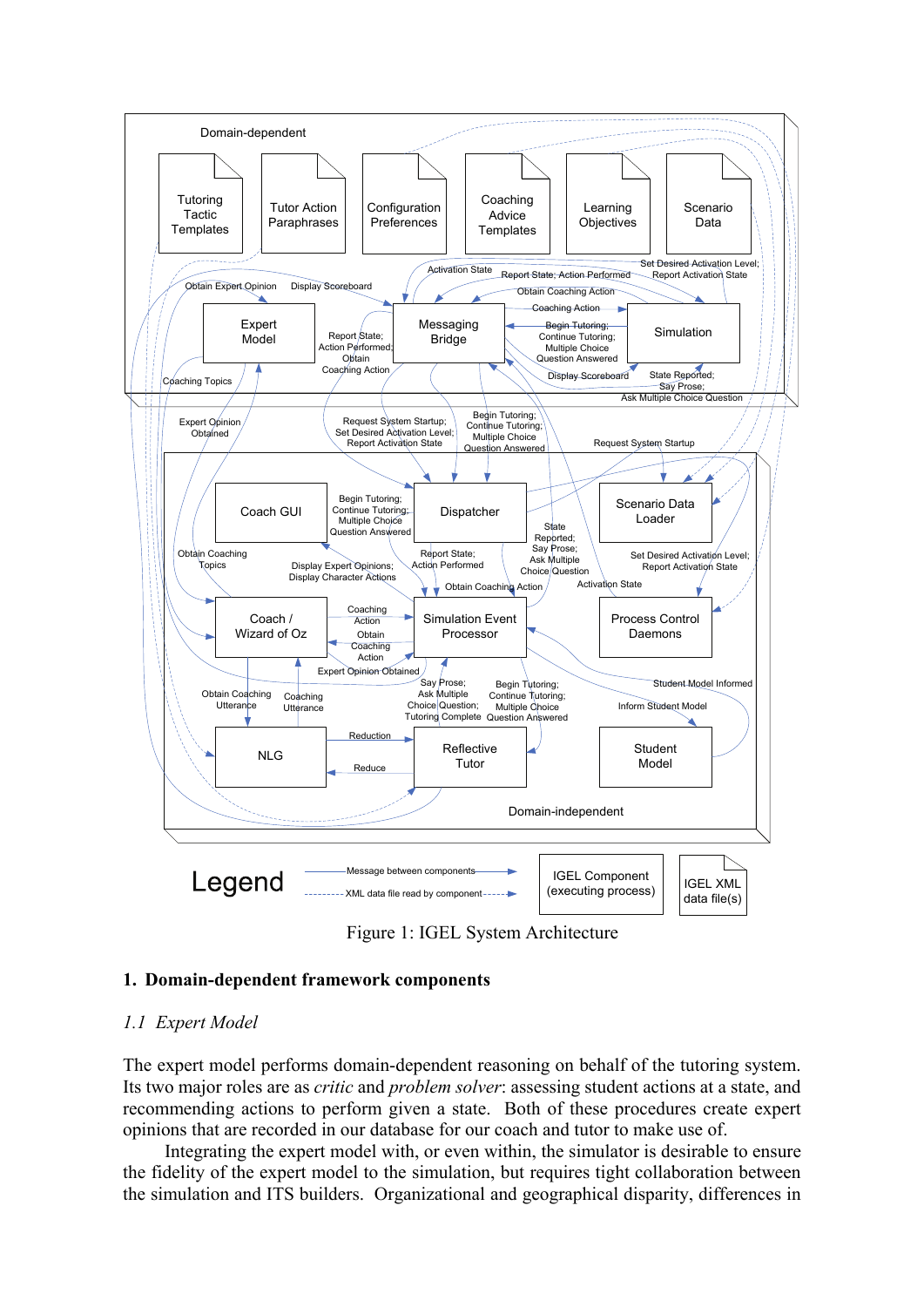development funding and timing, and incentive disparity between developers may make such collaboration infeasible.

Nothing precludes the expert model from itself hiding multiple, specialized expert models. BiLAT's expert contains two modules that specialize on culturally appropriate meeting conversation and negotiation (haggling), respectively. Experts could also be used collectively (e.g., each expert contributing a vote to the final decision): see Littman et al. [9] for an effective use of this technique for solving crossword puzzles.

## *1.2 Messaging Bridge*

If the simulation's and IGEL's representation of scenario data, states, actions, and software control messages differ, then format conversion is necessary. The bridge adjusts messages appropriately on the fly during communication between IGEL and the simulation.

## **2. Domain-independent framework components**

In BiLAT, we distinguish between coaching (giving advice during problem solving) and reflective tutoring (review subsequent to problem solving), because we believe the types of student interactions appropriate in each case are different. We reason that the student, while actively engaged with the simulation, will typically lack the additional cognitive resources required to answer questions or have time to comprehend lengthy guidance. In contrast, the learner's complete attention can be focused upon our after-action review (AAR), where the reflective tutor engages the student in extended dialogue regarding their experience. Katz et al. [7, 8] goes some way towards supporting this reasoning.

 In other domains, the distinction between the roles of coach and tutor may be less clear-cut, because the training opportunities are not as obviously separable. In such cases, both roles could be assigned to the same component.

# *2.1 Coaching*

IGEL requires notification from the simulation when the student has opportunity to perform one or more actions, when the user interface indicates the student intends to or has in fact performed any actions, and also when the student requests a hint, so that the coach may choose to give hints and feedback to the student at any of these appropriate moments.

IGEL supports multiple versions of our scaffolding algorithm inspired by cognitive apprenticeship [1]. The coach provides hints and feedback very frequently at first, then pulls support away gradually as the student demonstrates increasing skill, until the student succeeds without assistance. We support both deterministic and probablistic scaffolding; both the initial rate of guidance and how quickly guidance is faded are configurable. Also, strategies to always or never attempt to give advice assist debugging. Advice provision is never guaranteed: we cannot insist that all potentially relevant remarks be authored.

At any advice-giving moment, IGEL can choose to either comment about a learning objective, or directly describe why a particular action was, was not, or would be beneficial. Our default content selection strategy is to give LO-based commentary when it has not been given previously for LOs relevant to the situation at hand, and to give action-based commentary otherwise (assuming the action-based commentary has not been given previously). It is also possible for the instructor to specify that commentary for specific LOs should be prohibited or preferred while the coach is running via the coach's internal GUI. The NLG templates used for coaching commentary are specified in spreadsheets to make them readily authorable by non-programmers.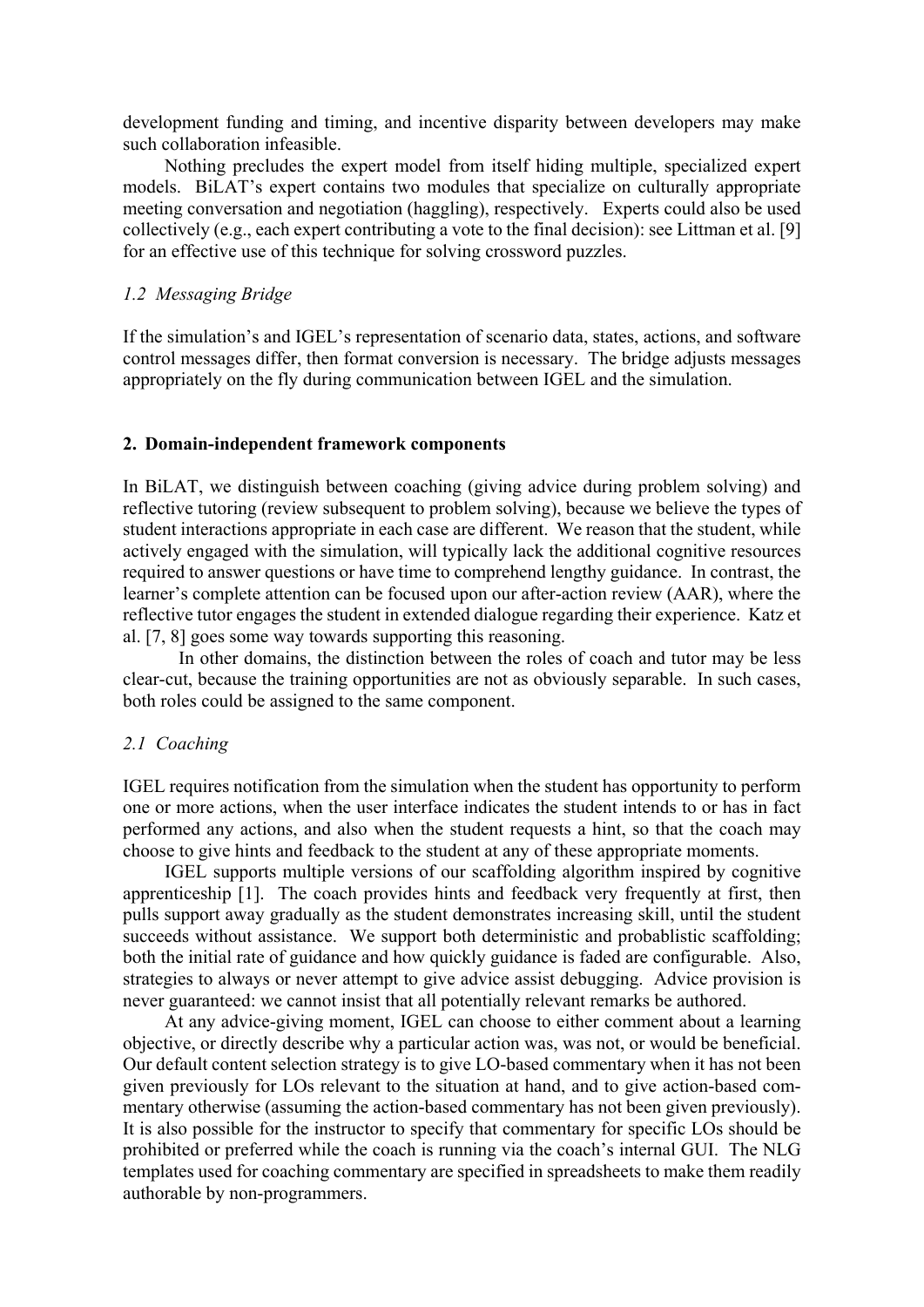Initial research regarding the coach's effectiveness is reported elsewhere within these proceedings [11]. A Wizard of Oz (WoZ) version of our coach provides its user full access to the simulation history as perceived by IGEL, the library of possible actions the user can perform, and what the automated coach would have said to the student were it being used.

## *2.2 Simulation Event Processor*

IGEL's main loop during the simulation's execution lies in the simulation event processor. The processor coordinates the activities of the expert model and the coach with the simulation, ensuring that each component is signalled to provide its input at the appropriate time.

## *2.3 Student Model*

Our rudimentary, work-in-progress student model is based upon the hierarchical set of LOs defined for the domain. IGEL records all states encountered, actions performed, and each action's accordance or discordance with relevant LOs, as determined dynamically by the expert model. The student model is retained through multiple simulation executions during the same simulation software instantiation, but not yet between program instantiations.

#### *2.4 Reflective Tutoring*

At the conclusion of a distinct problem-solving episode in the simulation, our reflective tutor conducts an AAR with the student that reviews the student's performance. The AAR provides an opportunity for our software to discuss topics more deeply and interact with the student regarding decisions made while practicing with the simulation.

The AAR's agenda is derived from the EOs formed during practice. Discussion topics may be prioritized by different metrics, including error magnitude and action chronology. EOs sharing LOs are clustered so that closely related issues relating to different points of time during the simulation are juxtaposed in the AAR. Ideally, IGEL would also create EOs during the AAR. Student selection of a wrong answer to a multiple choice question that the tutor presents provides evidence that the student misunderstands not only the topic of discussion, but also the distractor wrongly selected. Updating our student model to reflect this mistake would ideally cause the tutor to consider addressing this revealed misconception.

While prototypes of our tutor used JShop2 [6] and Jess [3], currently IGEL's tutoring capabilities stem from a simple reactive planner written in Java. Tutoring tactic templates are specified in an external data file that trained non-programmers may modify, allowing tutoring improvements without recompilation. Available tutoring tactics include making remarks and asking multiple-choice questions about why something the student did during the simulation was incorrect. Distractors for multiple-choice questions may be dynamically selected based upon the LO hierarchy (but not yet the student model), or hand-authored, at the content author's discretion. Plausible future extensions include a tactic to ask the student to "act again", and to dynamically select the tactic applied to address a particular EO.

NLG templates embedded within tutoring tactics (and also coaching advice) combine hard-coded text with XML elements; at runtime, repeated application of NLG substitution operators eventually reduces all elements to plain text. About forty distinct low-level NLG operators are supported, each of which accept an NLG template (and frequently, additional information), and return a suitably adjusted template for further processing. Typically, domain-dependent substitutions precede domain-independent substitutions in our pipeline.

Key operators permitting the repeated application of an NLG operator and the composition of multiple NLG operators allow us to rapidly and flexibly assemble compound operators, and refer to and invoke them in the aggregate. Such substitutions may be nested